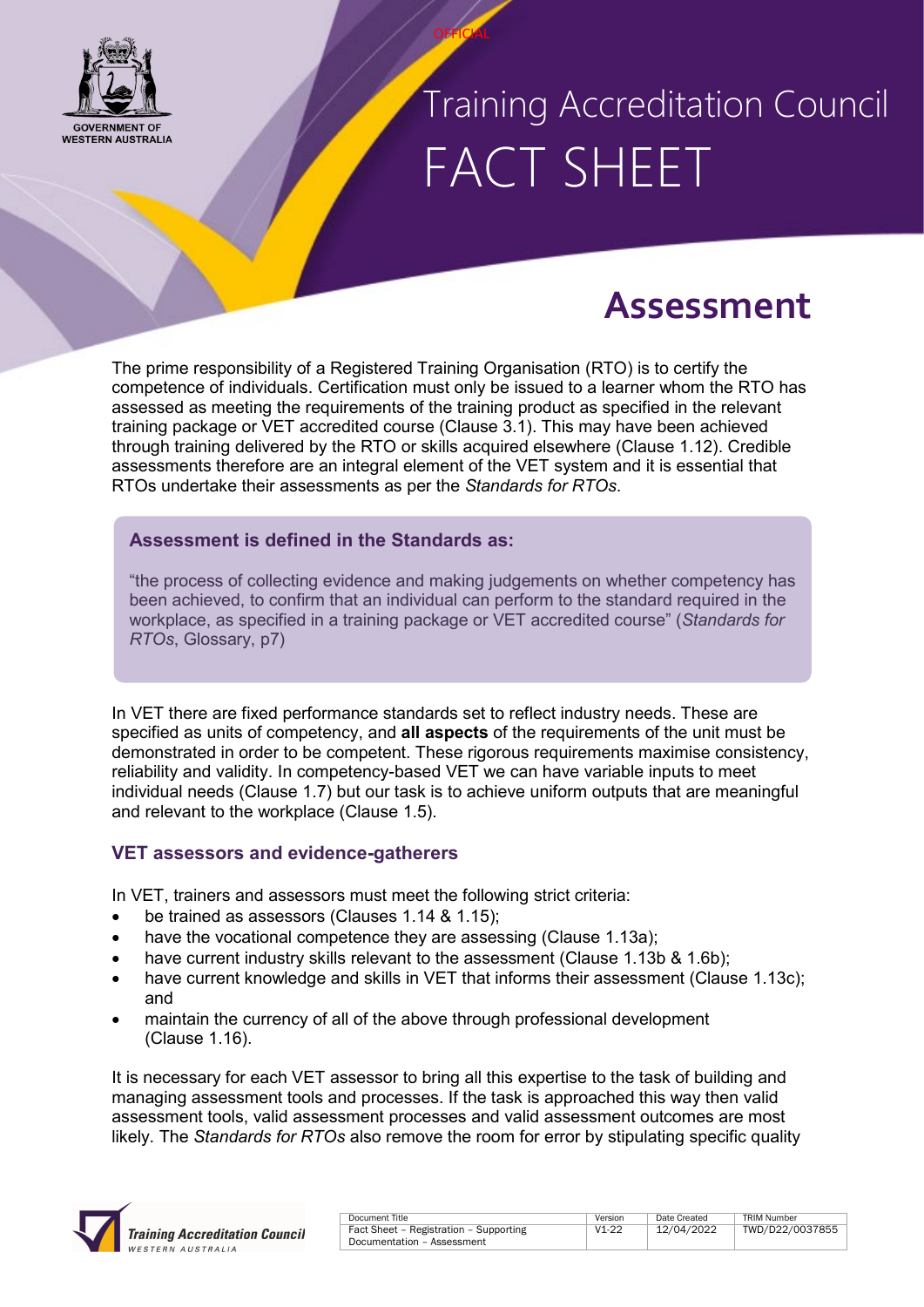requirements for the development of assessment tools and assessment judgement processes (Clause 1.8) and the validation of assessment outcomes (Clauses 1.9 – 1.11; and Clause 1.25).

**OFFICIAL** 

#### **Interpreting units of competency**

When interpreting units of competency, the first aspect to consider is the interpretation of 'the standard required in the workplace'. The unit has been written in consultation with industry with the express purpose of defining a precise target for training delivery and a standard for assessment.

Competency means "the consistent application of knowledge and skill to the standard of performance required in the workplace. It embodies the ability to transfer and apply skills and knowledge to new situations and environments." (*Standards for RTOs,* Glossary, p8). The format of Training Packages has changed, and as a result the unit of competency may have one of two possible structures – 'new' and 'old'.

#### **Common terms used within training packages**

| <b>New streamlined units</b> | <b>Old units</b>                                | <b>Comment</b>                                                        |  |
|------------------------------|-------------------------------------------------|-----------------------------------------------------------------------|--|
|                              | <b>AQF</b> level                                | Guidance                                                              |  |
| Application                  | Descriptor & application                        | Guidance                                                              |  |
| Prerequisite unit            | Prerequisites                                   | Required pre-assessment                                               |  |
| Elements of competency       | Elements of competency                          | Required performance                                                  |  |
| Performance criteria         | Performance criteria                            | Required performance                                                  |  |
| <b>Foundation skills</b>     |                                                 | Required performance                                                  |  |
| Unit equivalence             | <b>Modification history</b>                     | Guidance                                                              |  |
| Performance evidence         | <b>Required skills</b>                          | Required performance                                                  |  |
| Knowledge evidence           | Required knowledge                              | Required knowledge                                                    |  |
|                              | Critical aspects for<br>assessment and evidence | Required knowledge and/or<br>skills                                   |  |
| Assessment conditions        | Overview, context,<br>resources, method         | <b>Required conditions</b><br>applicable to the<br>assessment process |  |

Some information within the unit is provided as guidance for the assessor, to position the unit within the workplace context. The assessor needs to draw upon current industry skills to make the most of this guidance.

Most of the information provided in the unit states non-negotiable mandatory requirements of the unit; aspects that **must** be included in the evidence that is used to make the assessment judgement. Assessors need to use their vocational competence and industry skills to accurately and consistently understand these requirements.

Evidence must be gathered for all mandatory requirements, any evidence that does not relate to these requirements must be ignored. All mandatory requirements must have been demonstrated for the assessor to make a decision of "competent".

Apart from any prerequisite units, all required evidence is either evidence of possession of knowledge or evidence of the performance of a skill.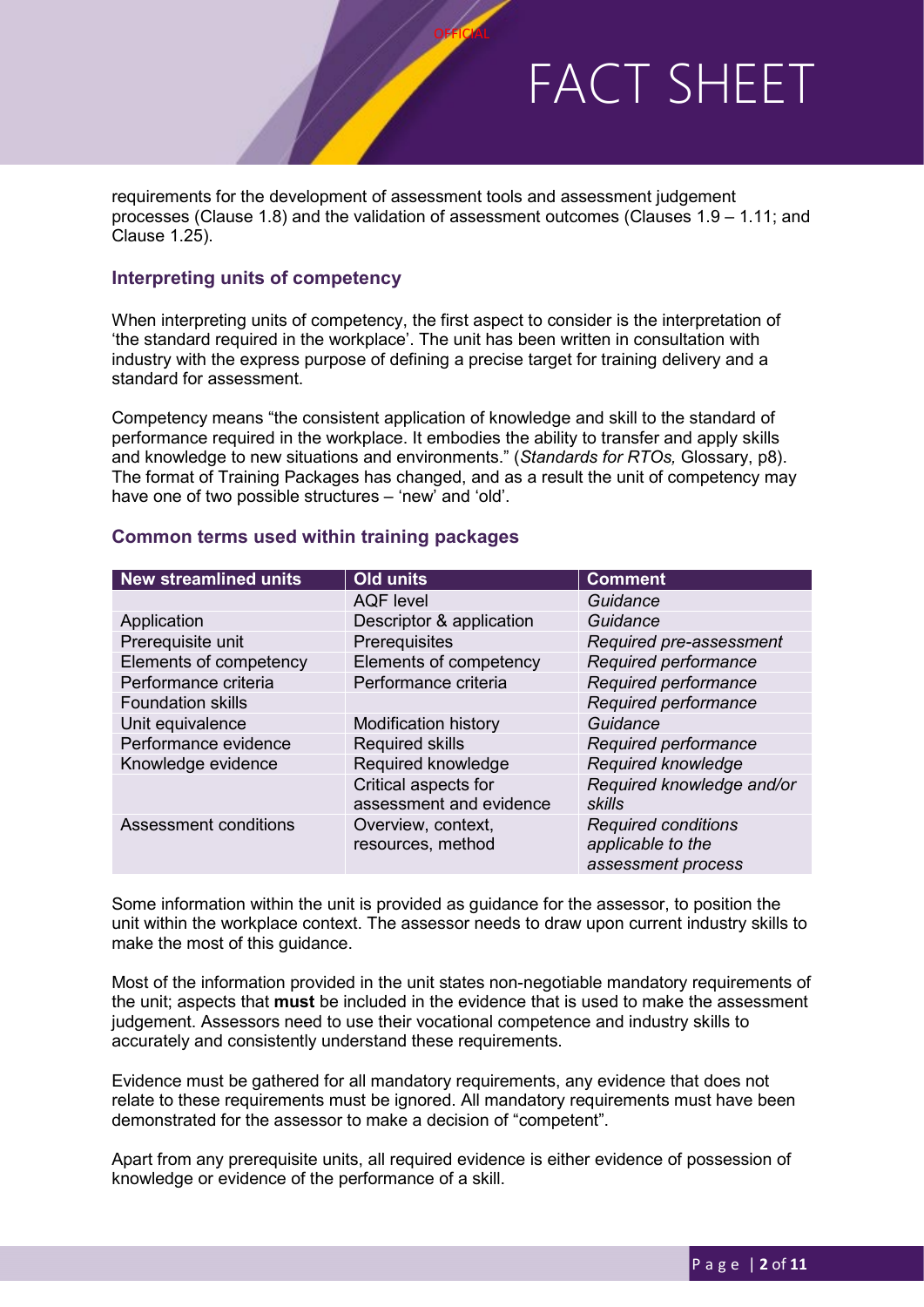#### **Knowledge and skills**

Knowledge is not the same as skill. As a skill can be performed without the knowledge of how the skill works, we cannot assume that a person performing a skill has the related knowledge. Likewise, we can have the knowledge related to a skill, but still not be able to perform the skill, so we cannot infer that a person with knowledge has the skill. This means that we have to explicitly assess knowledge and explicitly assess skill.

**OFFICIAL** 

When we assess a skill we are limited to the context of the assessment, the equipment, materials, protocols and the environment are all limited to the situation where the skill is assessed. We can mitigate this to some extent, for example, by assessing every skill at least twice, with the further assessments deliberately arranged in a different site with different equipment, materials and protocols.

We have no such limitations when it comes to knowledge. Knowledge can be used to lift us out of the 'here and now'; it can take us to other workplaces, to the past and the future, to know about other equipment, materials and protocols beyond our immediate environment. So when the writers of the units list required knowledge evidence they are not just asking for the knowledge that underpinned the specific context where the skill is performed, they are asking for assessors to refer to their current industry skills to deliver and assess knowledge beyond the here and now (Clause 1.6). This is another reason why it is insufficient to infer knowledge from the observation of the performance of a skill.

#### **Evidence-gathering methods**

Given that it is necessary to explicitly assess knowledge and explicitly assess skill, it is not surprising to note that there are two different methods of evidence-gathering.

What are these two assessment methods?



When it comes to gathering evidence of a skill, we ask the candidate to **show** us the skill - to perform the skill. When we are gathering evidence of knowledge, we ask the candidate to **tell** us the answer to a question. These do not have to be separate assessment events. While we are observing the performance of a skill we can ask questions and record answers, but they are two different assessment methods. It is the RTO assessor's responsibility to develop a set of assessment tools to gather evidence of knowledge and evidence of skills. These tools can be used by the RTO assessor and also by others as third-party evidencegatherers. (Note that when a third-party evidence-gatherer is not a trainer or assessor, Clauses  $1.17 - 1.20$  may apply).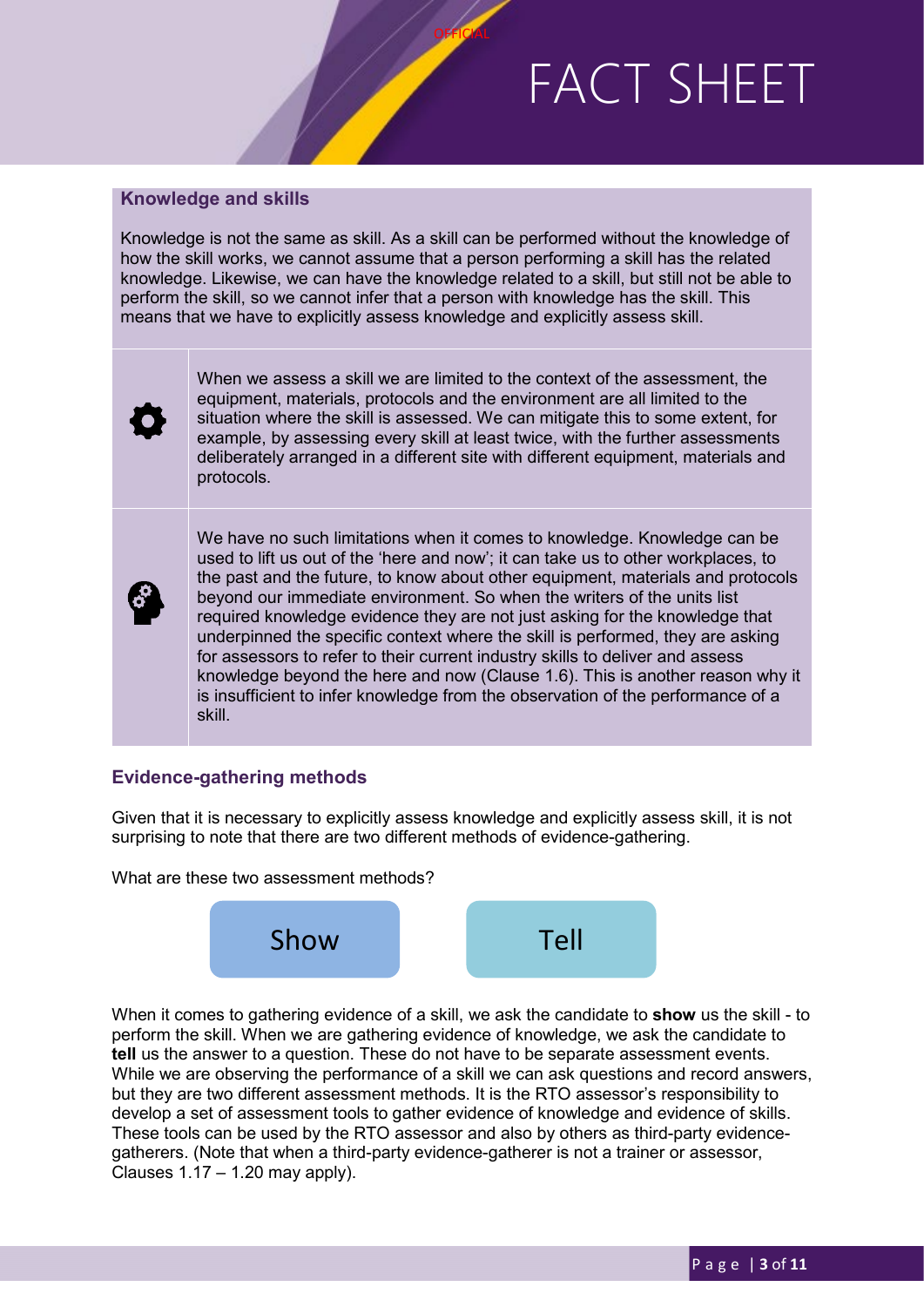While the RTO assessor developing and managing the assessment tools and processes must meet the five criteria listed on page 1 of this Fact Sheet, the evidence-gatherer only needs to be able to correctly use the assessment tools. If the evidence-gatherer is not the RTO assessor, then they must work under the direction of the RTO assessor to ensure that the rules of evidence are adhered to.

**OFFICIAL** 

Third-party evidence-gatherers may be other RTO staff, employers, supervisors or others who are appropriately placed to use the assessment tools. They may simply ask questions and record answers (knowledge) and/or they may observe performances and record their observations (skills). Evidence-gatherers may be included in the assessment validation and verification processes. Evidence gatherers are merely reporting their observations, they are not making assessment judgements.

Having a range of potential evidence-gatherers greatly expands our assessment reach; we can gather evidence in a wide range of locations, including a candidate's workplace. Our evidence-gathering methods, "show and tell" and observation, must meet all the rules of evidence (Clause 1.8b). These rules are:

| Validity            | • the evidence must be gathered in the correct way, and it<br>must faithfully reflect a unit requirement (element,<br>performance, foundation skill, knowledge)                                                                                                                                          |
|---------------------|----------------------------------------------------------------------------------------------------------------------------------------------------------------------------------------------------------------------------------------------------------------------------------------------------------|
| Sufficiency         | •there must be enough evidence to have confidence. This<br>requires that all performance criteria are observed when an<br>element is being assessed, that all unit requirements are<br>assessed, and may require more than one demonstration of<br>a skill to provide evidence of retention and transfer |
| Currency            | •the evidence must reflect the knowledge or skill of the<br>candidate now, not at some point in the past                                                                                                                                                                                                 |
| <b>Authenticity</b> | • the evidence must be gathered first-hand, not through<br>hearsay or by repute                                                                                                                                                                                                                          |

Now we know what to assess (unit requirements), how to assess (question and answers and observation), and who can gather the evidence, we need to make an assessment plan. The purpose of the plan is to ensure that every candidate has the opportunity to demonstrate competence. We might deviate from the plan due to a change in circumstances, to be 'flexible' and 'fair', but we must have a plan that will support the gathering of valid, sufficient, current and authentic evidence so that a valid and reliable judgement of competence can be made (Clauses 1.1 and 1.3).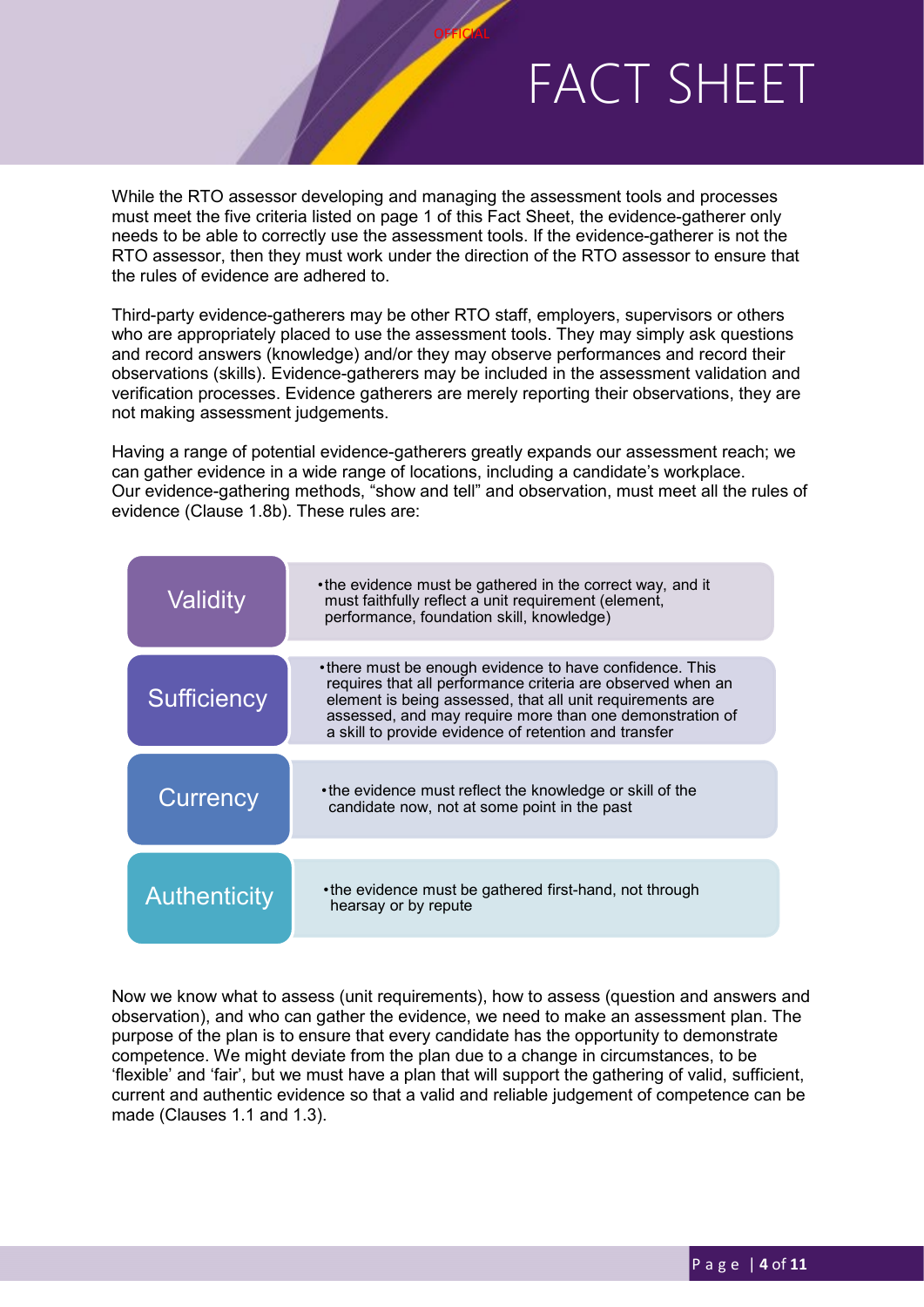### **Planning valid evidence-gathering**

The *Standards for RTOs* is silent about how assessment processes must be managed. It speaks of the quality of the assessment outcomes, but not of the means by which those outcomes can be achieved. The following section provides guidance to assist RTOs in demonstrating compliance with the *Standards for RTOs*. Additional guidance on assessment is also provided in the TAC workshops on Assessment available via the TAC *[Recordings](https://www.tac.wa.gov.au/about-us/Pages/Professional-Development-Recordings-and-Resources.aspx)  [and Resources](https://www.tac.wa.gov.au/about-us/Pages/Professional-Development-Recordings-and-Resources.aspx)* webpage and in the publication*: Assessment in the VET Sector, second edition (2016)* published by the Department of Training and Workforce Development.

**OFFICIAL** 

There are many unit requirements to assess, and each one of them must be addressed (sometimes more than once), so we can start with a list of unit requirements. The list must consider every mandatory unit requirement including:

| <b>Prerequisite(s)</b>   | If any                                                                                                                                                              |
|--------------------------|---------------------------------------------------------------------------------------------------------------------------------------------------------------------|
| <b>Elements</b>          | Elements describe actions or outcomes that are<br>demonstrable and assessable                                                                                       |
|                          | Performance criteria describe the performance needed to<br>demonstrate achievement of the element and hence, the<br>performance criteria are bound to each element. |
| <b>Foundation skills</b> | If any                                                                                                                                                              |
| Performance evidence     | Required skills in old unit format                                                                                                                                  |
| Knowledge evidence       | Required knowledge in old unit format                                                                                                                               |
| <b>Critical aspects</b>  | Old unit format only                                                                                                                                                |

This above list will shape evidence-gathering processes and judgements (and may also be used to guide training delivery) so before we continue we need to ask someone else to verify the list (Clause 1.4 and 1.8a).

A common problem for RTOs is when the assessment of the element is fragmented. It is important that the element be observed as a whole, not different parts in different assessment events. When we are planning to assess a particular element the assessment event must entail its performance criteria. Consider the example below.

| <b>BSBAUD504 Report on a quality audit</b> |                                                                                                                                                                                                                                                                                           |  |  |  |  |
|--------------------------------------------|-------------------------------------------------------------------------------------------------------------------------------------------------------------------------------------------------------------------------------------------------------------------------------------------|--|--|--|--|
| Element                                    | <b>Performance Criteria</b>                                                                                                                                                                                                                                                               |  |  |  |  |
| 2. Prepare<br>report                       | 2.1 Provide objective evidence relating to the need for reduction, elimination<br>and prevention of non-conformance as the basis for the audit report<br>2.2 Produce audit report according to specified audit requirements<br>2.3 Present audit report to auditee and other stakeholders |  |  |  |  |

- The evidence required would be the presentation of a completed audit report (at least one).
- When the assessor is making a judgement about the evidence, the report, they will use the performance criteria to determine if the report met the required standard.
- The performance evidence for this unit of competency provides more information about the requirements of the audit report. Specifically; *Interpret audit results and produce a detailed audit report containing detailed analysis according to specified requirements.*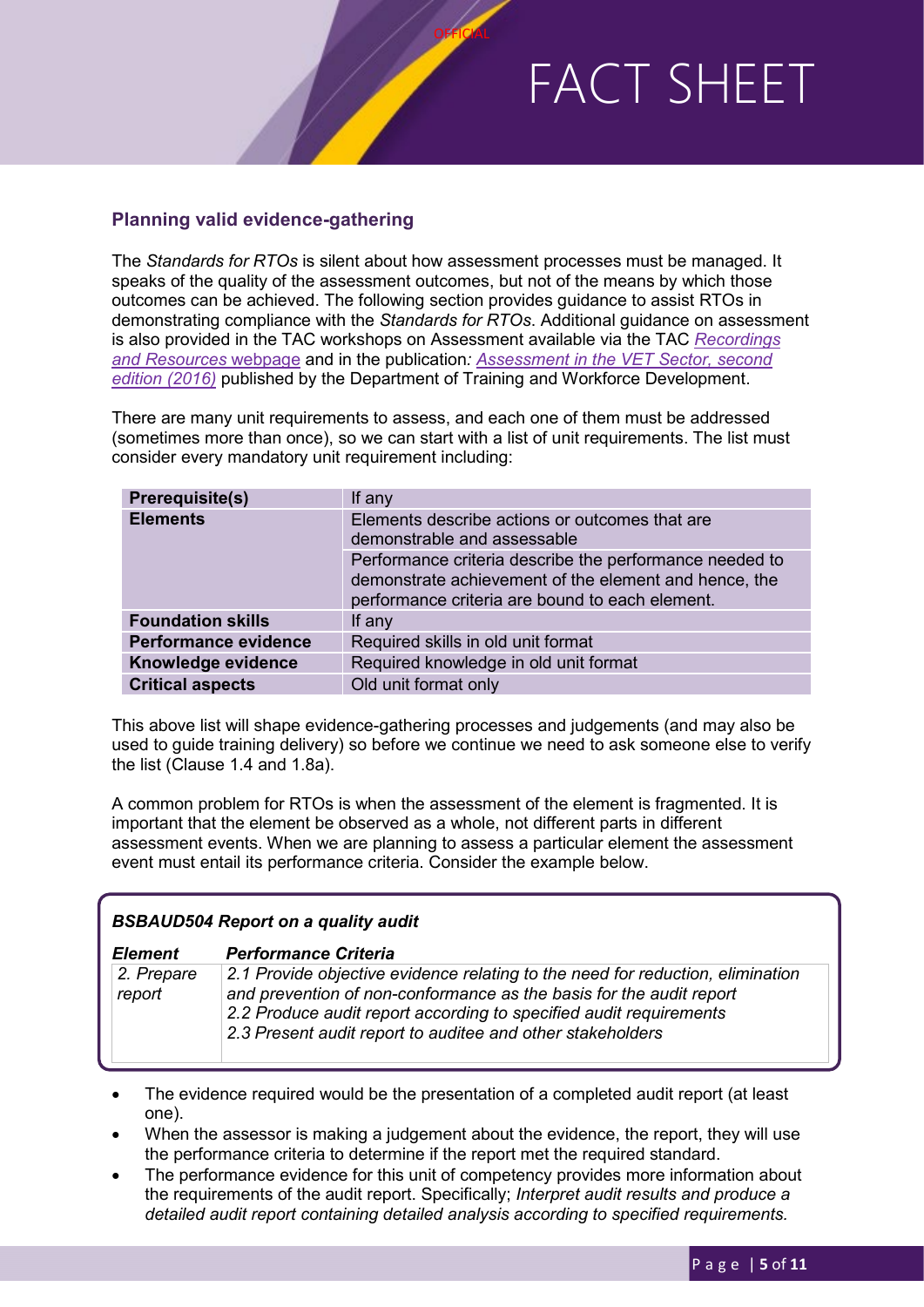• The assessor will also take these requirements into consideration when determining if the audit report met the required standard.

**OFFICIAL** 

Now we need to determine the "how, when, where and who" to gather evidence for each unit requirement. Once again we need to draw upon our current industry skills and vocational competence to imagine a reasonable set of tasks to observe and question/answer opportunities that together will enable us to gather enough evidence for all of the unit requirements.

In the same way that we verified the list of evidence required for assessment we must also verify the assessment tasks that have been created. The approach adopted by many RTOs is a mapping or matrix of unit requirements and assessment tasks. This may be represented in a table with each of the unit requirements listed down the left hand side, and a column for each assessment task. For each mandatory unit requirement one or more assessment tasks are mapped to show that the assessment tasks addresses it, and which specific part (item number) in the assessment task.

| <b>Prerequisites</b> | <b>Prerequisite unit A</b> |               | <b>Prerequisite unit B</b> |                      |  |
|----------------------|----------------------------|---------------|----------------------------|----------------------|--|
|                      |                            |               |                            |                      |  |
| <b>Requirement</b>   | <b>Observation 1</b>       | Obs 2 & Q/A 1 | $Q/A$ 2                    | <b>Observation 3</b> |  |
| Element 3            | 5                          |               |                            |                      |  |
| Element 4            | 6                          | 4             |                            |                      |  |
| Knowledge 7          |                            | Q6            |                            |                      |  |

Some example lines of such a table might look something like this:

In this example, there are two required prerequisites. These must have been achieved at the RTO (or at another RTO, Clause 3.5) before a judgement of "competent" can be made.

Underneath the prerequisites are four evidence gathering events. One is an observation combined with some set questions. Element 3 (and all its performance criteria) are observed in part 5 of Observation 1 and in part 2 of Observation 2. Element 4 (and all of its performance criteria) are observed in part 6 of Observation 1 and Part 4 of Observation 2. Note that Element 4 is not assessed by questions and answer. Also in this example, item 7 of the knowledge evidence is assessed in Q6 of the question/answer part of the second assessment event, and again in Q2 in the question/answer test. Note that this is not assessed through observation. Observation 3 is not involved with any of the listed requirements in this section of the mapping.

This looks straightforward, what can go wrong? There are a number of issues that this kind of mapping can reveal, and help us avoid:

- x Using the wrong method of evidence-gathering (validity);<br>x Mot gathering evidence on every mandatory requirement
- Not gathering evidence on every mandatory requirement (sufficiency); and
- Not gathering evidence enough times (particularly of skills, sufficiency).

Note that we have not listed performance criteria in the table. The performance criteria of an element are bound to that element and must always be assessed together in the same event when the element is being assessed. The performance criteria are to be used to determine whether the element has been met so to assess them separately would be to invalidate the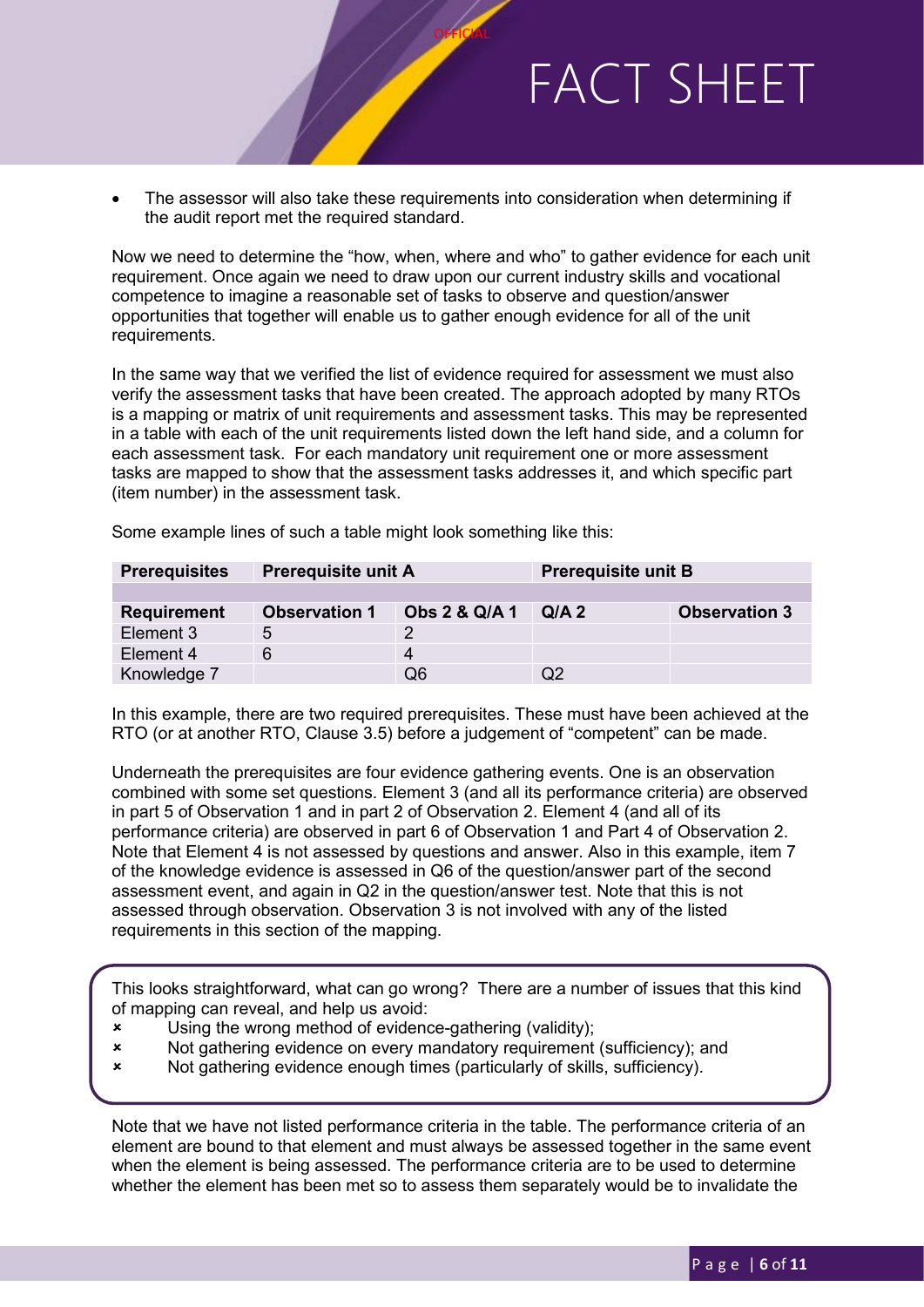element. Later we will use the performance criteria to guide the writing of an observation checklist for each element.

Performance criteria can be listed in the mapping and this can provide for more precision in the linkages between unit requirements and assessment items, but this must not be an invitation to assess performance criteria from an element in different tasks.

**OFFICIAL** 

When the mapping is complete each column provides a specification for observation and/or questions for each assessment task. If assessment tools have been purchased, the same mapping process will enable us to ensure that the tools provide valid and sufficient evidence and if not, the mapping will guide us to create supplementary tasks or questions to close the gaps. RTOs should always check the accuracy purchased mapping documents and are responsible for ensuring validity.

#### **We can also use the mapping in a number of other ways:**

- Making sure that there are no extras in the evidence-gathering events (validity);
- $\checkmark$  Blending assessment events for clustered assessment (flexibility);<br> $\checkmark$  Mapping delivery resources to the unit requirements (with an extra
- Mapping delivery resources to the unit requirements (with an extra column, Clause 1.3c); and
- Informing candidates of the way they are to be assessed, and how and where each unit requirement will be assessed (fairness)

We may find that in delivery and assessment it is convenient to cluster units of competency. This does not change the mapping, it just means that the assessment activities will gather evidence for a number of units but we still have a separate mapping for each unit.

Later we will see that we can also use the mapping as a tool to keep a progressive record of each individual's skills and knowledge, and ultimately as a tool to make the assessment judgement. The mapping table works as a useful tool to ensure (and demonstrate) that the rules of evidence of validity and sufficiency are met in the planning process.

#### **Managing the gathering of evidence and record keeping**

The RTO assessor must plan and create (or select) the evidence-gathering tools, and manage the evidence-gathering process, including giving direction to any third-party evidence-gatherers.

In developing evidence-gathering tools from the mapping, the RTO assessor needs to develop a set of real or simulated workplace tasks that will provide the candidate with an opportunity to display their skills, and a set of oral or written questions which will enable the candidate to display their knowledge.

Real or simulated workplace tasks include a set of instructions for the candidate (task, outcomes, equipment, materials, conditions etc), a set of directions for the observer (typical workplace observations, reasonable flexibility, recording and reporting requirements, questions and typical answers, etc.), and an observer checklist to guide observation and record observations and answers. To understand the specific requirements of elements, the checklist should ensure that every performance criterion of each element is included in the checklist, contextualised to the set task and the assessment environment. The observer is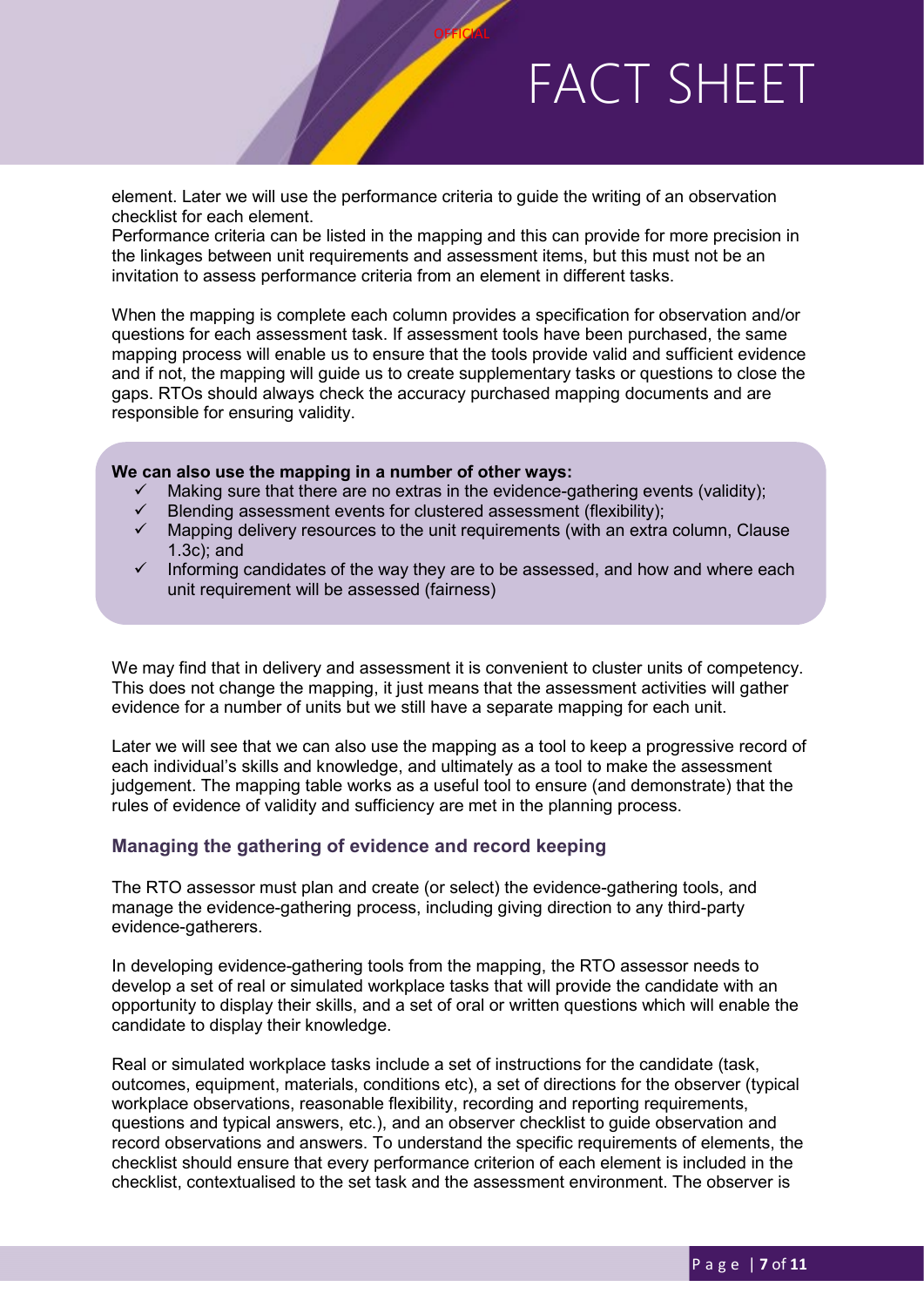not making assessment judgements, they are making observations, recording them and reporting them to the RTO assessor.

**OFFICIAL** 

Each oral or written question/answer would include instructions for the candidate (answering mode, time etc), a set of directions for the administrator (time, conditions, typical answers, recording and reporting requirements etc.). The administrator is not making assessment judgements, they are recording answers and reporting them to the RTO assessor. A process to record the evidence that is being gathered and whether the evidence is satisfactory or not for each candidate is required. This enables the RTO to track the candidate's progress. For example, as observation checklists and questions and answers are completed, the RTO assessor could record the outcomes on an assessment record or a modified copy of the assessment mapping.

| Name of candidate: <i>Joe Bloggs</i> |                |                                            |                 |                                  |                                   |  |  |
|--------------------------------------|----------------|--------------------------------------------|-----------------|----------------------------------|-----------------------------------|--|--|
| <b>Prerequisites</b>                 |                | <b>Prerequisite unit A</b><br>$\checkmark$ |                 | Prerequisite unit B $\checkmark$ |                                   |  |  |
|                                      |                |                                            |                 |                                  |                                   |  |  |
| <b>Requirement</b>                   | Obs 1          | <b>Obs 2 &amp;</b><br>$Q/A$ 1              | $Q/A$ 2         | Obs 3                            | Other evidence                    |  |  |
| Element 3                            | $5 \checkmark$ | 2 x                                        |                 |                                  |                                   |  |  |
| Element 4                            | $6 \checkmark$ | $4 \times$                                 |                 |                                  | <b>Workplace</b><br>performance √ |  |  |
| Knowledge 7                          |                | $Q6 \checkmark$                            | $Q2 \checkmark$ |                                  |                                   |  |  |
|                                      |                |                                            |                 |                                  |                                   |  |  |

If a modified copy of the assessment mapping was used it would now look like the following:

We could also keep a column empty so that any other unplanned evidence could be noted against the appropriate unit requirement(s), or to manage reasonable adjustments where alternative evidence is gathered, or to record credible evidence offered as a part of an RPL process.

This mapping/record document provides a continuous record of an individual candidate's progress, indicating where supplementary training and assessment might be needed, and can be used to identify common problems that the cohort of learners might be experiencing with particular aspects of the unit.

Over time the record for each candidate will accumulate, until a judgement has to be made of their competence. **The Principles of Assessment (Clause 1.8b)** state:

- assessments must be fair candidate needs are considered in the design and delivery of the assessment process, including reasonable adjustments, and candidates are fully informed about the processes to be followed;
- assessments must be flexible the assessment process can be modified to meet candidate needs, including offering RPL and varying the range of contexts where assessment might take place;
- assessments must be reliable assessment processes are so structured as to ensure that outcomes do not vary from one assessor to another; and, above all
- assessment must be valid the assessment judgement is made on credible evidence of the achievement of all the unit mandatory requirements and no other factors.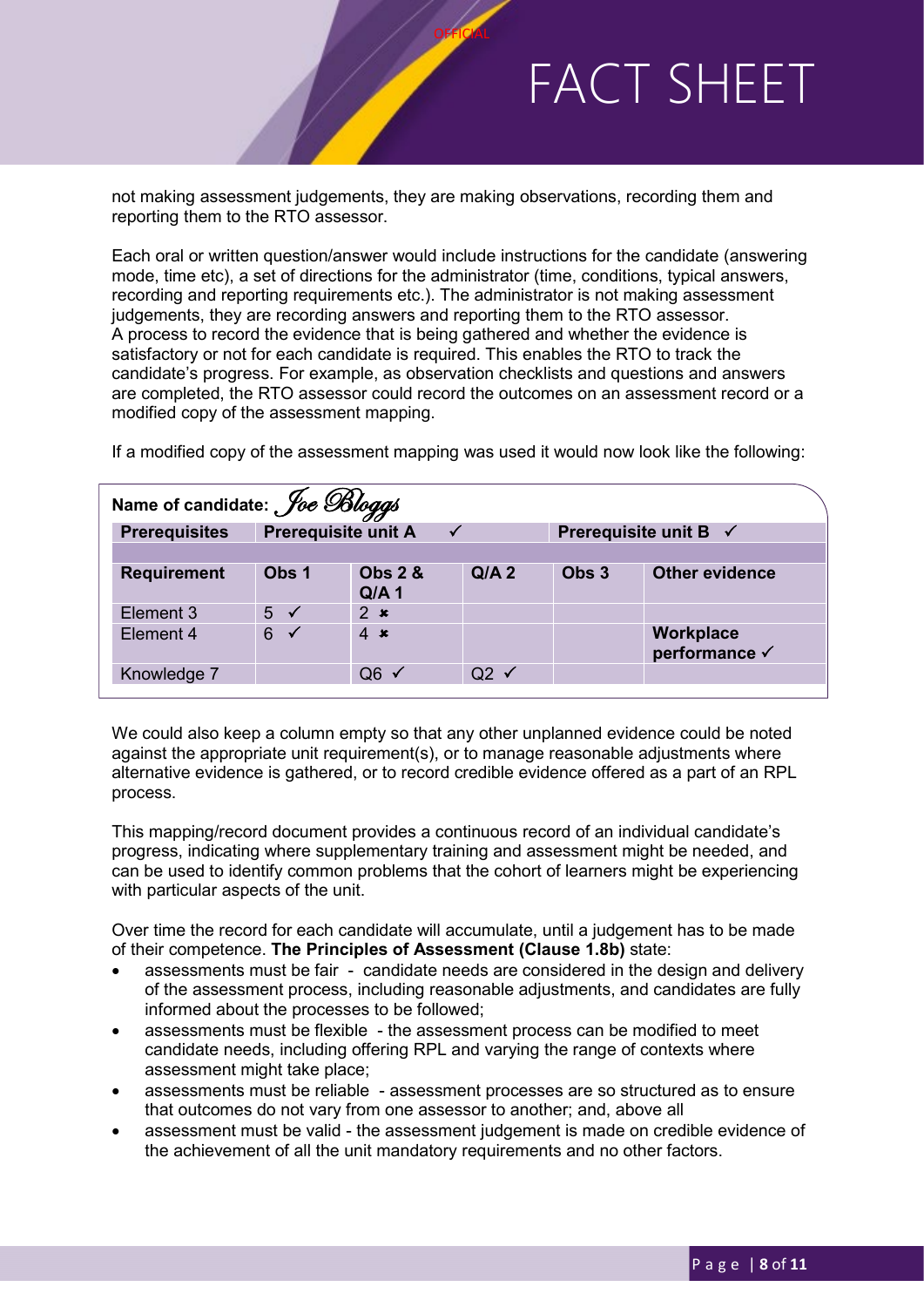The assessment mapping/record document can also be used to ensure that evidence gathered for assessments associated with the Recognition of Prior Learning are based on the same criteria (Clause 1.8), and to support the evidence-gathering processes of partner organisations delivering training and assessment on behalf of the RTO (Clause 2.1).

**OFFICIAL** 

#### **Making the assessment judgement**

When making the assessment judgement, assessors determine if competency has been achieved through assessing whether all of the unit requirements have been accomplished, rather than asking whether all the assessment tools have been completed. The tools belong to the RTO and are not nationally recognised, only the unit is nationally recognised, so the unit must be the basis of the assessment judgement and national certification (Clause 3.1). As we already have the record from the mapping of the student's evidence against the unit's requirements, all we need to do is add one more column to record the assessor's decisions with regard to each requirement, and a final summation, as is suggested on the following table:

| Name of candidate: <i>Joe Bloggs</i>                                            |                                            |                                        |                 |                                  |                          |                |  |
|---------------------------------------------------------------------------------|--------------------------------------------|----------------------------------------|-----------------|----------------------------------|--------------------------|----------------|--|
| <b>Prerequisites</b>                                                            | <b>Prerequisite unit A</b><br>$\checkmark$ |                                        |                 | Prerequisite unit B $\checkmark$ |                          |                |  |
|                                                                                 |                                            |                                        |                 |                                  |                          |                |  |
| <b>Requirement</b>                                                              | Obs 1                                      | <b>Obs 2 &amp;</b><br>Q/A <sub>1</sub> | Q/A2            | Obs 3                            | <b>Other</b><br>evidence | <b>Outcome</b> |  |
| Element 3                                                                       | $5\sqrt{ }$                                | 2 x                                    |                 |                                  |                          | $\mathbf x$    |  |
| Element 4                                                                       | 6<br>$\checkmark$                          | $4 \times$                             |                 |                                  | Workplace<br>performance |                |  |
| Knowledge 7                                                                     |                                            | $Q6 \checkmark$                        | $Q2 \checkmark$ |                                  |                          |                |  |
| <b>Assessment judgement:</b><br>Competent<br>Not yet competent $\boxtimes$<br>□ |                                            |                                        |                 |                                  |                          |                |  |
| Name of RTO assessor: H. Oesson<br>Date of assessment:                          |                                            |                                        |                 |                                  |                          |                |  |

The assessor notes that Element 3 has been demonstrated only once, and if in the example the RTO is assessing every skill twice, then this cannot be signed off as demonstrated. Element 4 was not seen in Observation 2, but was subsequently seen in the workplace, so it's OK. Knowledge item 7 has been demonstrated. As element 3 has not been demonstrated, the overall judgement is "not yet competent".

This mapping/recording/judgement document, together with a set of evidence-gathering tools provides detailed information supporting remedial or supplementary training (particularly if delivery resources are also mapped), and provides an evidence trail for potential appeals (Clause 6.2) or validation (Clauses 1.9 – 1.11).

A VET assessment system needs to ensure assessments are consistent and are based on the Principles of Assessment and the Rules of Evidence (Clause 1.8).

The *Standards for RTOs* require that RTOs conduct regular validations of assessment processes and outcomes (Clause 1.8 and Clauses 1.9 – 1.11).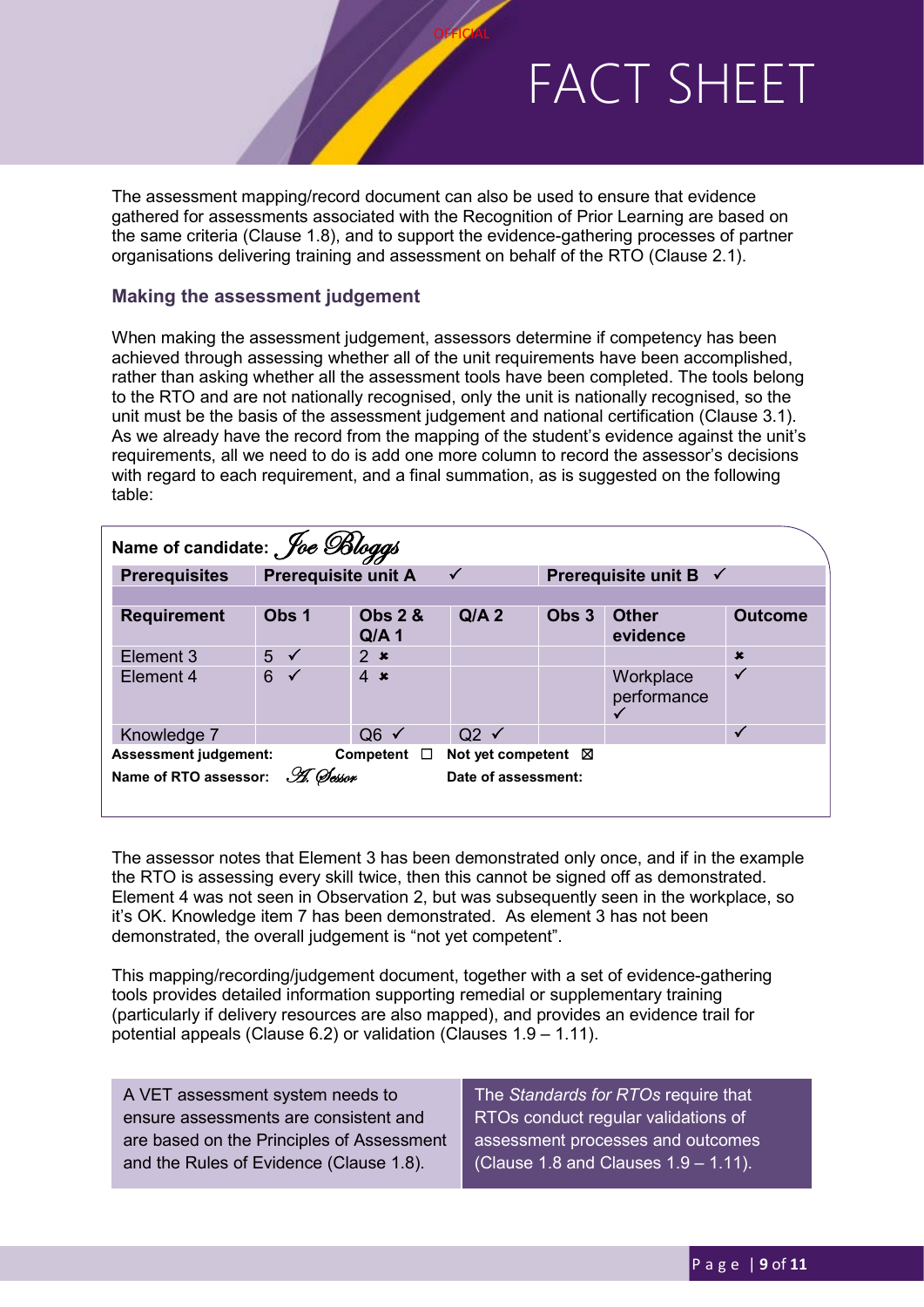#### **Validating VET assessment processes and outcomes**

The following discussion is designed to link the information above to the requirements detailed in the TAC Fact Sheet *[Assessment Validation](https://www.tac.wa.gov.au/SiteCollectionDocuments/2018-13795.pdf)* and the *[Standards for RTOs](https://www.legislation.gov.au/Details/F2019C00503)*. The validation of assessment is a requirement of the *Standards for RTOs* in Clauses 1.8 – 1.11, 1.25, 2.2 and 2.4, and in the *Glossary* page 13. This Fact Sheet indicates that there are three phases where validation is needed.

**OFFICIAL** 



Firstly, validation needs to be built-in to the process of developing assessment tools and systems. In particular we need to verify that:

- All mandatory unit requirements are recognised and incorporated into the evidence-gathering and assessment judgement processes;
- Assessors meet the requirements specified in Clauses  $1.13 1.16$ ;
- All evidence-gathering tools meet the rules of evidence (Clause 1.8b): and
- The assessment system and judgement process meet the principles of assessment (Clause 1.8b), reflect the requirements of the Training Package (Clauses 1.4 and 1.8a) and are relevant to the needs of industry (Clause 1.5).

The second phase is the evidence-gathering stage. Here we need to verify that:

- The instructions for candidates provide sufficient information to support relevant performance;
- The instructions for evidence-gatherers provide sufficient information to ensure the valid administration of the assessment tools; and
- Third-party evidence-gatherers are fit for task, accurately follow the assessor instructions for the use of the observation and/or Q/A tools; provide timely feedback on performance; and provide an accurate and honest record of performance.



2

- The final third phase is the assessment judgement process. We need to verify that:
- Sufficient information has been provided to candidates to understand how they are to be assessed (fairness, and Clause 5.2);
- The assessment process has been sufficiently flexible to accommodate candidate needs including reasonable adjustment and RPL; and
- The assessment judgement process is reliable and valid, and accurately reflects the competency status of each individual candidate.

It is necessary to build validation processes or review points into the development of all three phases **for all units of competency.** This is reflected in the validity requirements of Clause 1.8 of the *Standards for RTOs* and is intrinsic to the development, revision, and delivery process for each unit of competency. This validation process is one of **reviewing documentation** relating to assessment policies and procedures, assessment plans, assessment tools, judgement tools, assessor qualifications and experience, the management of third-party evidence-gatherers, and information provided to candidates before, during and after assessments. This validation can be conducted by the developer or the user of the assessment tools.